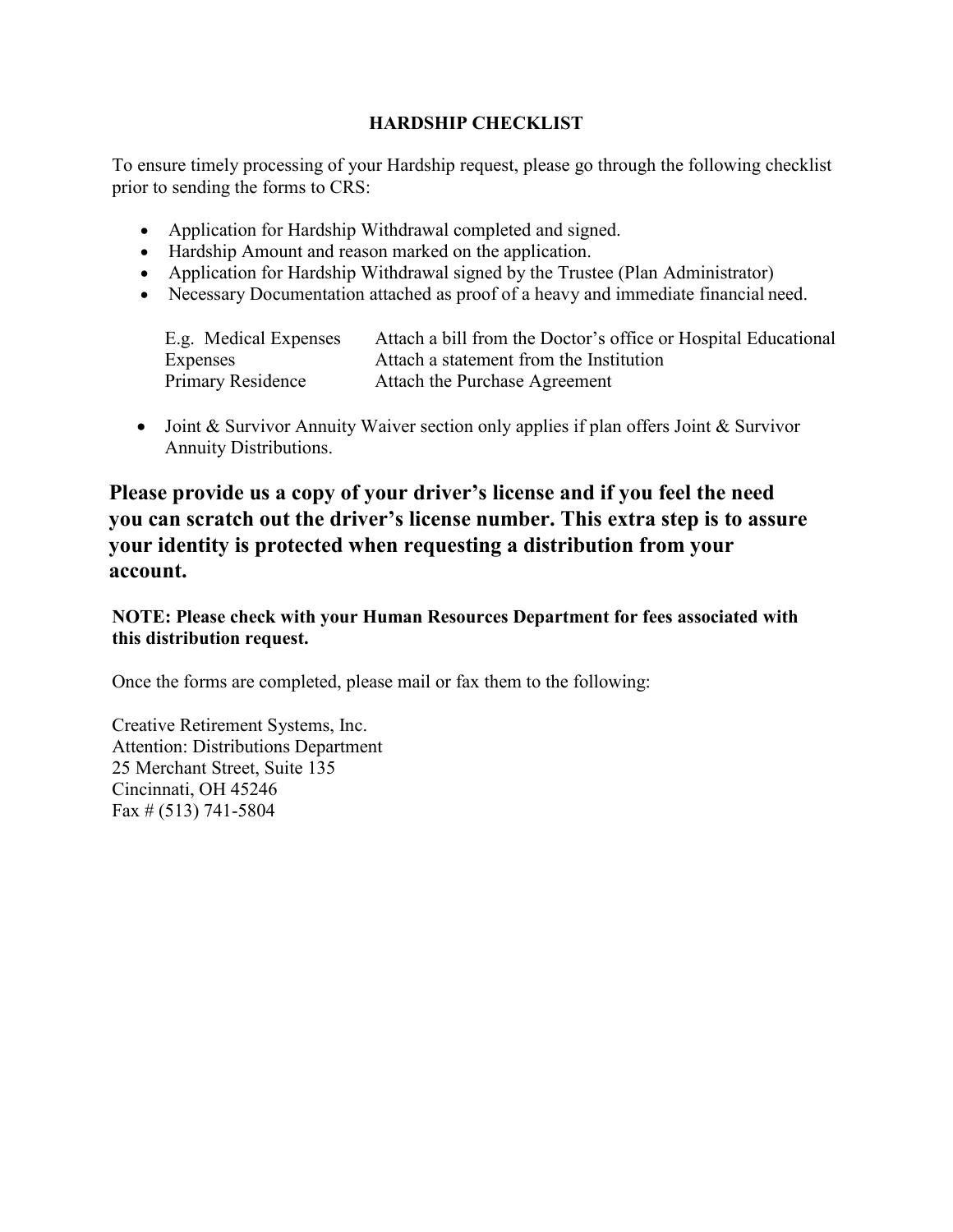#### **NOTICE OF HARDSHIP WITHDRAWAL**

Your retirement plan provides that, at the Plan Administrator's discretion, the amounts that have been contributed on your behalf as salary reduction may be withdrawn if you have a proven financial hardship.

NOTE:A Hardship Distribution is not an eligible Rollover distribution and therefore may not be rolled over to an IRA or another qualified plan. The amount distributed as a hardship withdrawal may be subject to Federal income taxation and a 10% penalty if you are not 59  $\frac{1}{2}$  years old. You should consult your tax advisor regarding the tax consequences of a hardship withdrawal before you complete an application for a hardship withdrawal.

A proven hardship withdrawal can arise for several reasons. For example, a hardship may arise if there is an accident or sickness to you or a member of your family or if you are purchasing a primary residence.

Before a hardship withdrawal is granted, it must be shown that you have no other resources of saving which you can use to take care of your hardship.

To apply for a hardship withdrawal, sign the application confirming that a hardship exists and attach to it copies of any supporting documents or bills and a brief statement that confirms the nature of the hardship and your inability to meet such hardship from other financial resources you have.

The Plan Administrator will consider your application and you will receive a response promptly.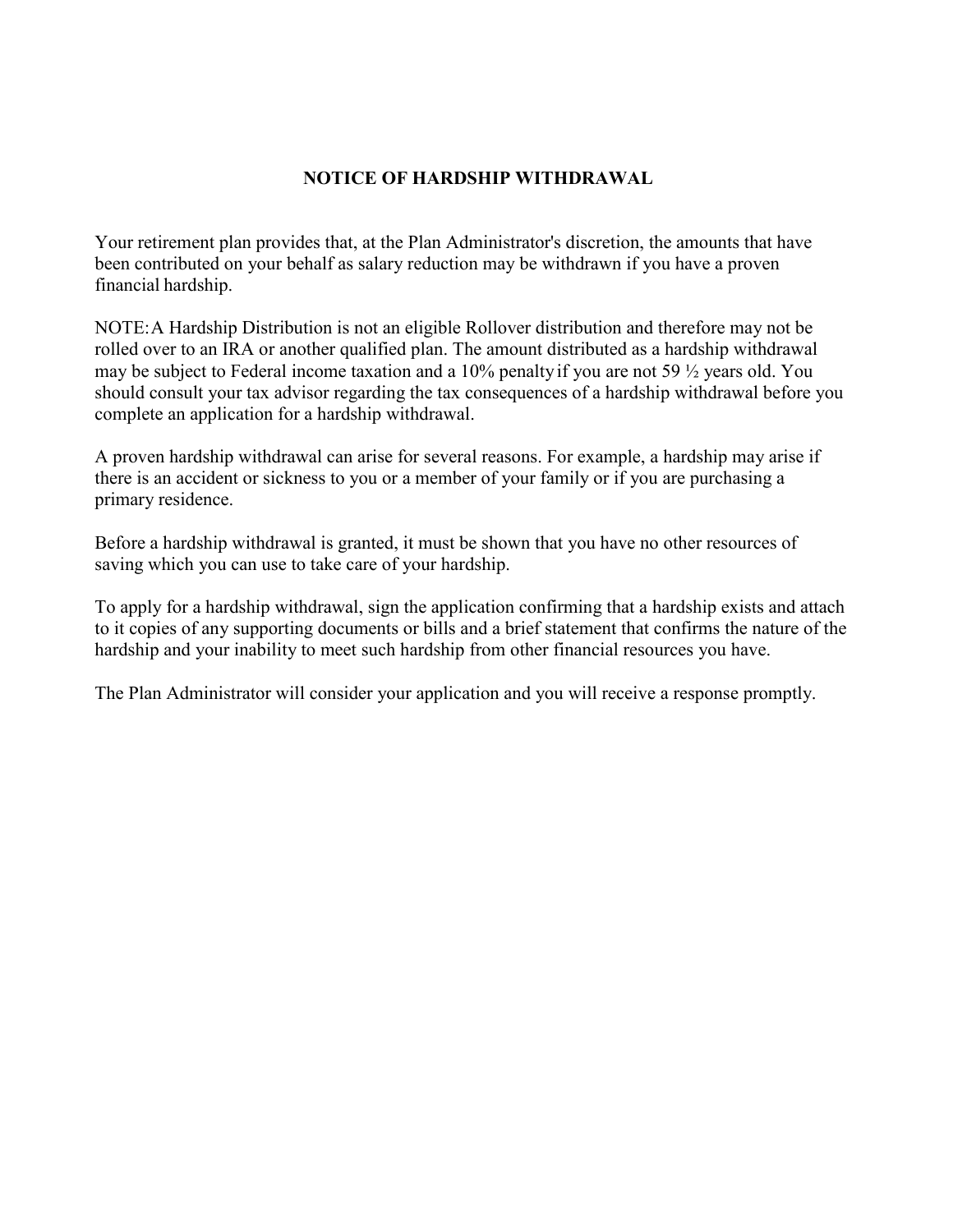## **APPLICATION FOR HARDSHIP WITHDRAWAL**

|                |                                                                                                                       | $401(k)$ Plan,           |
|----------------|-----------------------------------------------------------------------------------------------------------------------|--------------------------|
|                | <u> 1989 - Johann John Stoff, deutscher Stoffen und der Stoffen und der Stoffen und der Stoffen und der Stoffen u</u> | (Company Name), I hereby |
|                | request payment for a hardship distribution as provided below:                                                        |                          |
|                |                                                                                                                       |                          |
| $\mathbf{1}$ . | Name:                                                                                                                 |                          |
|                | Street Address:                                                                                                       |                          |
|                | City, State, Zip:                                                                                                     |                          |
|                | Birth Date:                                                                                                           |                          |
|                | Social Security:                                                                                                      |                          |
|                | Phone Number:                                                                                                         |                          |
|                | Email Address:                                                                                                        |                          |

I understand that the withdrawal maynot exceed the amount required to meet the financial hardship and I certify that I have no other funds reasonably available to satisfy these obligations. I understand that the withdrawal may be subject to Federal income taxation, a 10% penalty for "premature distributions" if I am not yet 59 1/2, and mandatory withholding to the extent the withdrawal constitutes an eligible rollover distribution. I also certify that none of the money I am requesting to withdraw is subject to a qualified domestic relations order. If I am married, my spouse has consented to this withdrawal. My spouse's consent is not necessary if he or she has already consented to another beneficiary on my Survivor Benefit Election form. In support of my request, I have attached copies of any bills and invoices evidencing the hardship, as well as a brief financial statement.

| Amount Requested: \$ | Net | Gross $\vert$ | (Please select one option) |
|----------------------|-----|---------------|----------------------------|
|                      |     |               |                            |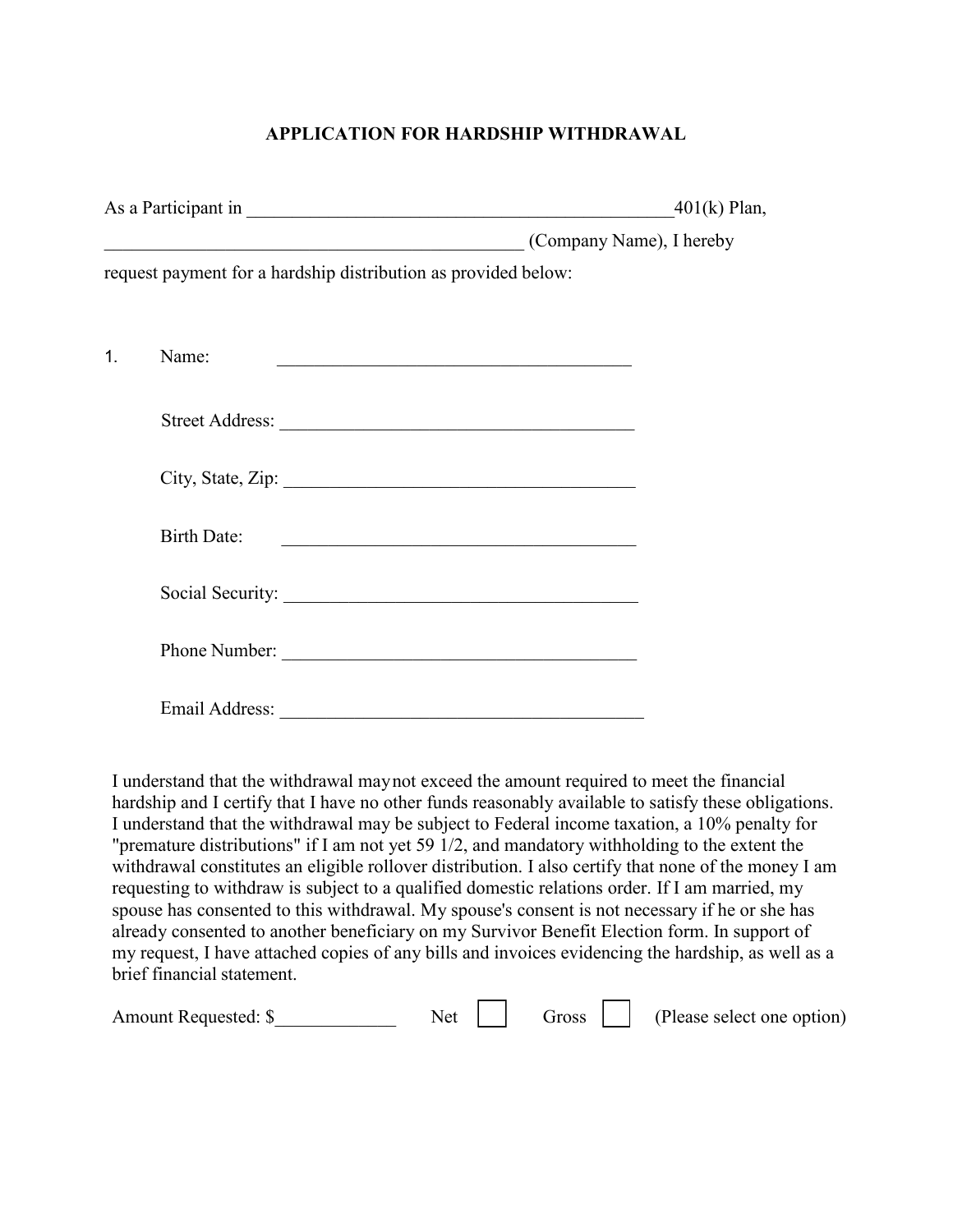| I claim that the following reasons require a hardship withdrawal: (Please check all that apply)                                                                      |
|----------------------------------------------------------------------------------------------------------------------------------------------------------------------|
| Expenses incurred or necessary for medical care for me, my spouse, children, dependents or<br>primary beneficiary                                                    |
| The purchase (excluding mortgage payments) of my principal residence                                                                                                 |
| Payment of tuition and related educational fees for the next 12 months of post-secondary<br>education for me, my spouse, children, dependents or primary beneficiary |
| The need to prevent eviction from or mortgage foreclosure on my personal residence                                                                                   |
| Payments for burial or funeral expenses for my deceased parent, spouse, children,<br>dependents or primary beneficiary or                                            |
| Expenses for the repair of damage to my principal residence that would qualify for the<br>casualty deduction                                                         |
| Expenses and losses incurred on account of disaster declared by FEMA (principal residence                                                                            |

I understand that this Hardship Distribution is not an eligible Rollover distribution and therefore may not be rolled over to an IRA or another qualified plan.

or place of employment located in FEMA designated area)

## **Income Tax Withholding**:

A 10% federal income tax withholding will apply unless you check one of the boxes below:

No Federal Income Tax Withholding

Withhold Federal Income Tax at 10% plus an additional  $\%$ 

**Certification of Amount Necessary to Satisfy Need.** I hereby certify by signing this hardship application that I agree to the below:

- The distribution is not in excess of the amount of an immediate and heavy financial need (including amounts necessary to pay any federal, state or local income taxes or penalties reasonably anticipated to result from the distribution);
- I have obtained all distributions, other than hardship distributions, under any deferred compensation plan, whether qualified or nonqualified maintained by my Employer;
- I have represented (in writing or via electronic medium) insufficient cash or other liquid assets to satisfy the financial need.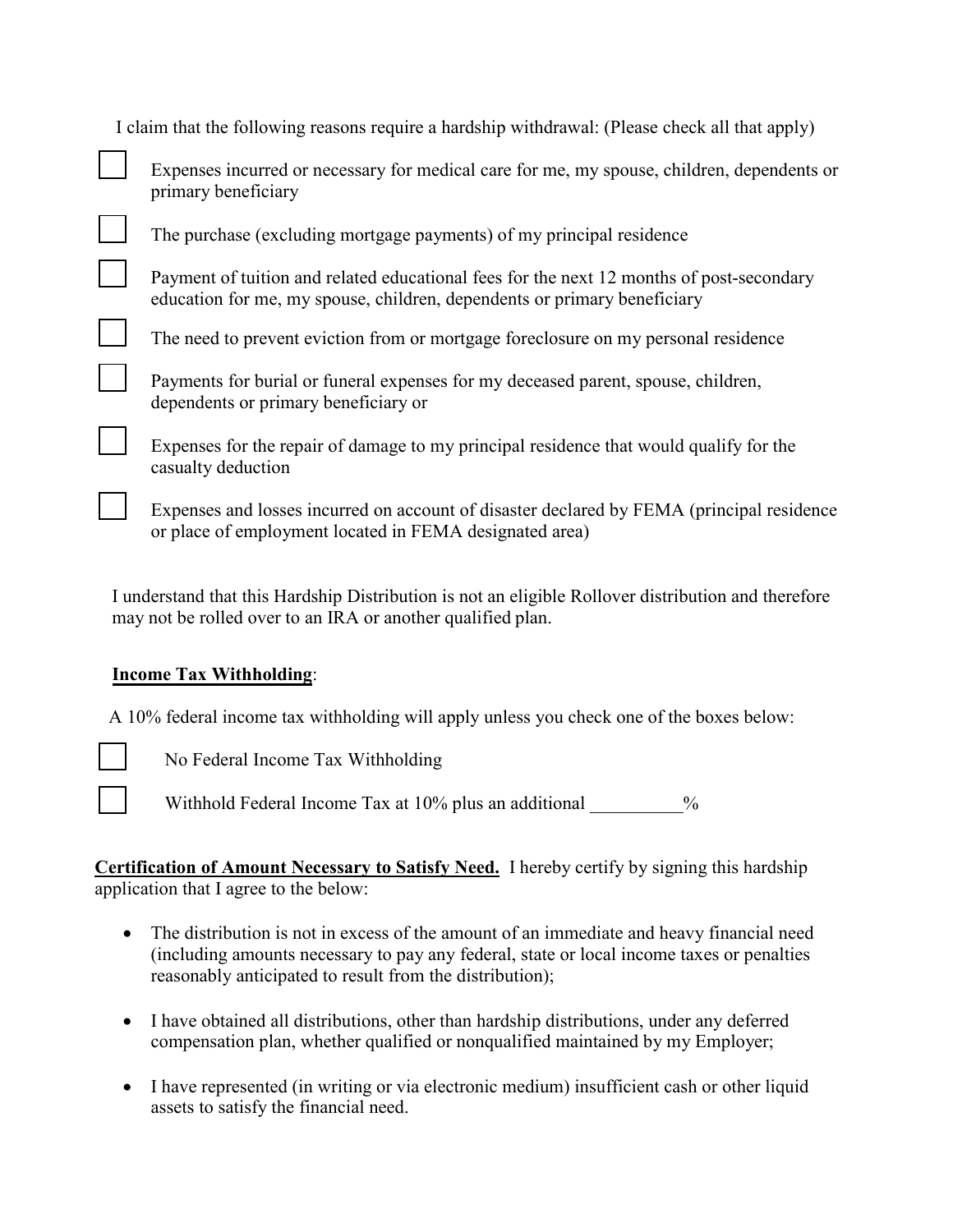## **SIGNATURES**

I hereby request a hardship withdrawal as indicated above. I hereby certify that the information above has been examined by me and that the information contained on this form is, to the best of my knowledge, accurate. I agree to provide any additional information that may be necessary to process my request. I understand the tax consequences of the hardship distribution.

Dated \_\_\_\_\_\_\_\_\_\_\_\_\_\_\_\_\_\_\_\_\_\_\_\_\_\_\_, 20\_\_\_\_.

\_\_\_\_\_\_\_\_\_\_\_\_\_\_\_\_\_\_\_\_\_\_\_\_\_\_\_\_\_\_\_\_

Participant's Signature

 \_\_\_\_\_\_\_\_\_\_\_\_\_\_\_\_\_\_\_\_\_\_\_\_\_\_\_\_\_\_\_\_ Print Name

If you would like Electronic Funds Transfer for your distribution, please complete the information below (contact Plan Administrator for any terms or conditions): A copy of your voided check is required.

| Bank<br>Nа<br>ame |  |
|-------------------|--|
|                   |  |

City \_\_\_\_\_\_\_\_\_\_\_\_\_\_\_\_\_\_\_ State\_\_\_\_\_\_\_

ABA Routing  $\#$  (nine digit  $\#$ )

Account  $\#$ 

Type of account (checking or savings)

Account Holder's Name \_\_\_\_\_\_\_\_\_\_\_\_\_\_\_\_\_\_\_\_\_\_\_\_\_\_\_

**As Plan Trustee, I hereby authorize the above distribution.**

Dated  $\qquad \qquad \, . \qquad \qquad .$ 

 \_\_\_\_\_\_\_\_\_\_\_\_\_\_\_\_\_\_\_\_\_\_\_\_\_\_\_\_\_\_\_\_ Plan Trustee's Signature

Print Name & Title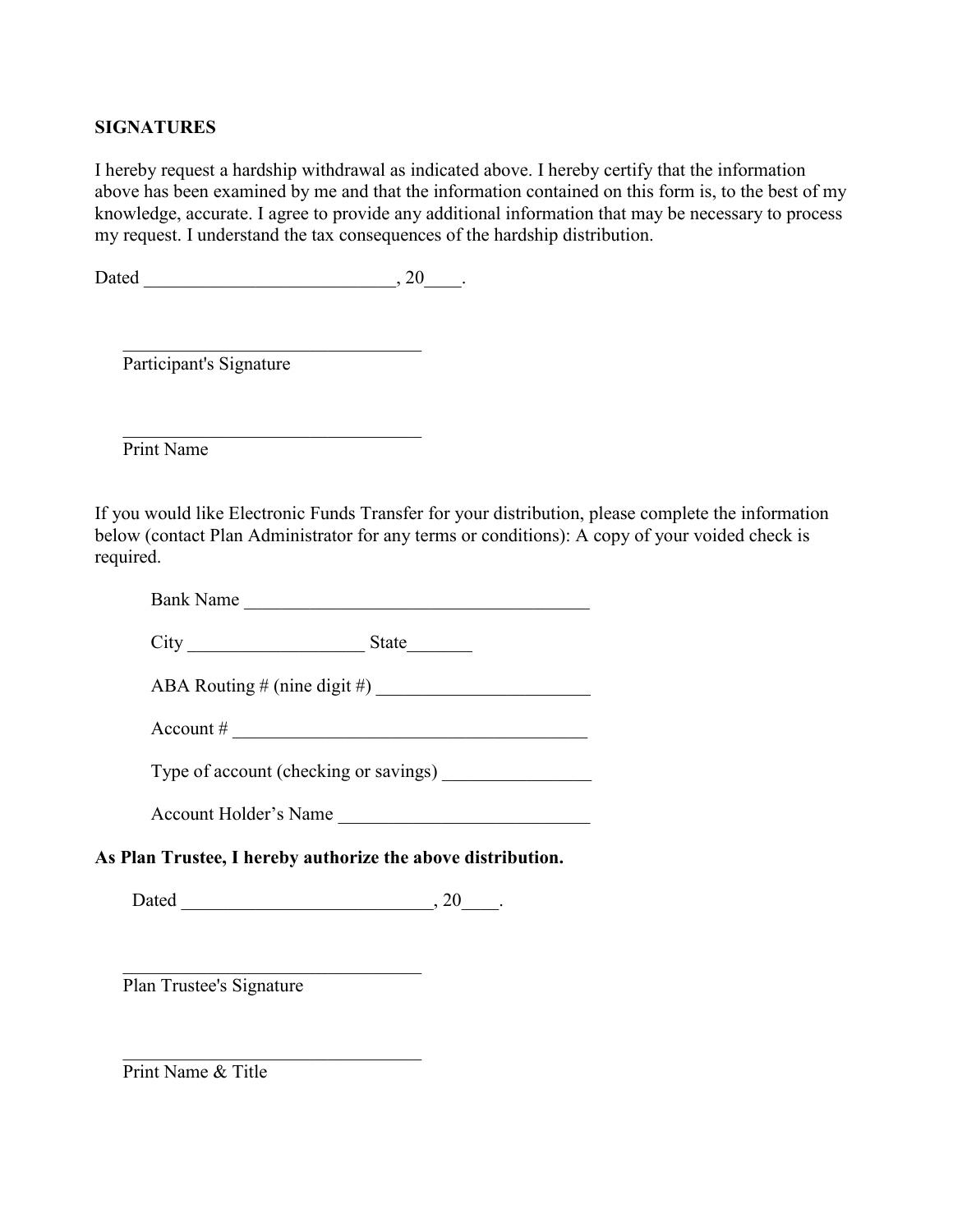#### **JOINT AND SURVIVOR ANNUITY NOTICE / WAIVER**

The annuities mentioned in the preceding sentence are not available if: (i) you (and your spouse if you are married) waive the benefit as provided below, or (ii) the terms of a qualified domestic relations order provide otherwise. A qualified joint and survivor annuity is defined as an annuity for your life with a survivor annuity for the life of your spouse that is 50% of the annuity payable during your life. In addition the plan offers a qualified optional joint and survivor annuity which is an annuity for your life with a survivor annuity for the life of your spouse that is 75% of the annuity payable during your life. Unless you waive such an annuity and your spouse consents in writing to the waiver, your entire vested account balance will be utilized to purchase such an annuity. The annuity payments may be postponed until the time benefits must commence under the terms of the Plan. However, if your vested account balance is less than \$1,000, your vested account balance will be paid in the form of a lump sum.

You have the right to waive the required form of benefit described above.

Any annuity form of benefit will be provided by purchasing an annuity contract from an insurance company with your vested account balance under the Plan. The following is a chart indicating the estimated amount of the monthly annuities using the UP-84 Mortality table, a 5% interest rate and various representative ages for you (and for your spouse for the joint and survivor annuity) at the date payments begin.

| Participant                   | 30     | 35     | 40     | 45     | 50     | 55     | 60     | 65     | 70     |
|-------------------------------|--------|--------|--------|--------|--------|--------|--------|--------|--------|
| Age                           |        |        |        |        |        |        |        |        |        |
| <b>Spouse's Age</b>           | 28     | 33     | 38     | 43     | 48     | 53     | 58     | 63     | 68     |
| Single Life                   | \$4.71 | \$4.89 | \$5.14 | \$5.47 | \$5.90 | \$6.48 | \$7.25 | \$8.30 | \$9.73 |
| Joint and<br>100%<br>survivor | \$4.42 | \$4.52 | \$4.67 | \$4.86 | \$5.11 | \$5.46 | \$5.92 | \$6.57 | \$7.45 |
| Joint and 50%<br>survivor*    | \$4.56 | \$4.70 | \$4.89 | \$5.14 | \$5.48 | \$5.92 | \$6.52 | \$7.33 | \$8.44 |
| Joint and 75%<br>survivor*    | \$4.49 | \$4.61 | \$4.78 | \$5.00 | \$5.29 | \$5.68 | \$6.21 | \$6.93 | \$7.91 |

Annuity Factors (monthly benefit per \$1,000 of account balance)

**\***The monthly survivor benefit would be 100%/50%/75% of the amount shown.

For example, if you are age 50 and your spouse is age 48 when the joint and 50% survivor annuity begins and your vested account balance is \$10,000, the amount of the monthly benefit will be \$54.80 (10 X \$5.48). Please note that there is no guarantee that an annuity contract purchased from an insurer will provide the monthly amounts set forth in the table above. Any commissions or sales charges that are paid to the insurance company in connection with the purchase of the annuity contract will reduce your monthly benefit. You may obtain more accurate information about the levels of monthly income that would be paid in the form of an annuity by completing the "REQUEST FOR JOINT AND SURVIVOR ANNUITY INFORMATION" section below and returning this form to the Plan Administrator.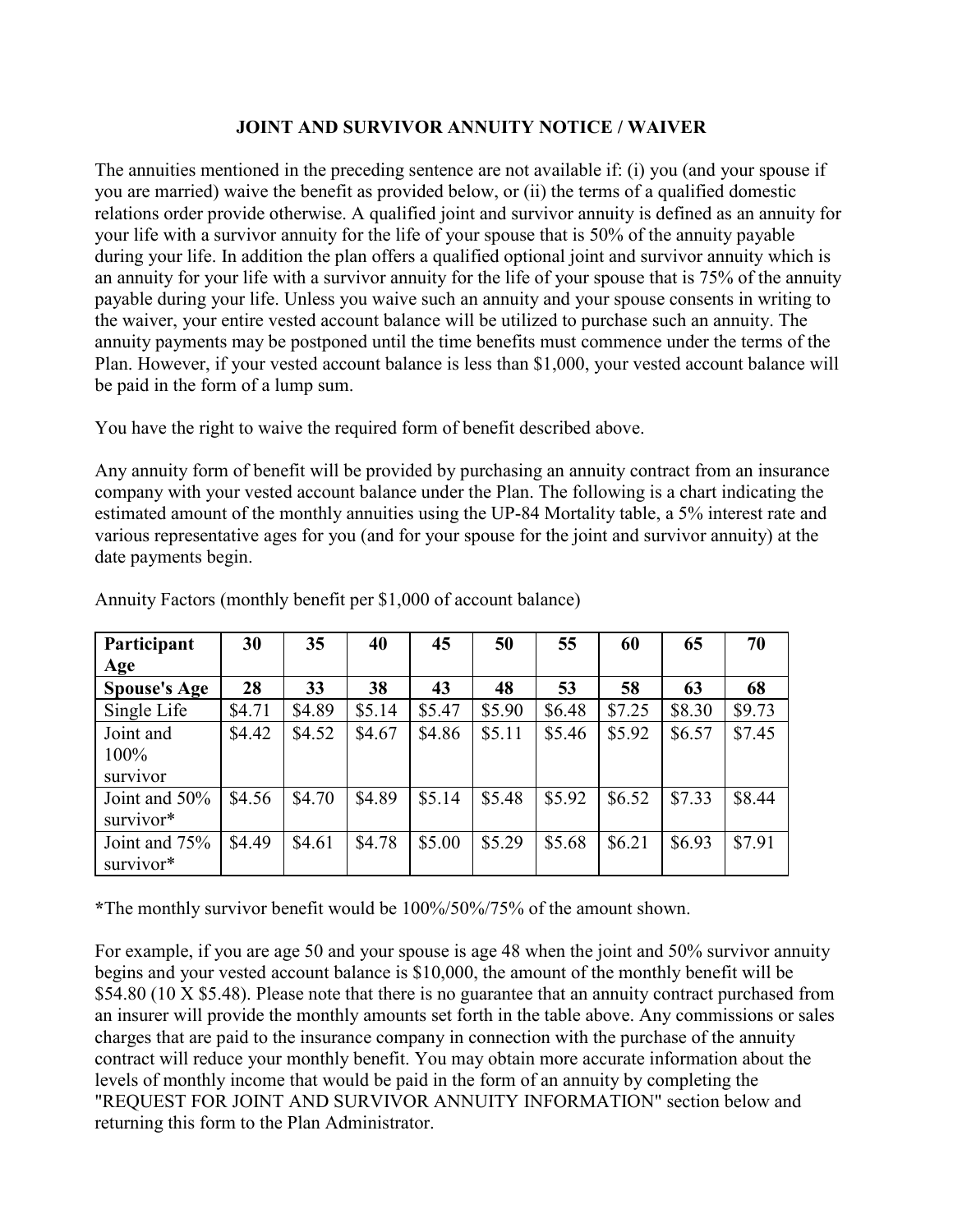In order for a married Participant to obtain the benefits in a form other than a qualified joint and survivor annuity (such as a single sum distribution), the Participant must waive the joint and survivor annuity and his or her spouse must consent in writing (unless the Participant certifies that he or she cannot locate the spouse).

The Participant has at least thirty days to consider whether to waive the joint and survivor annuity. The Participant may revoke such waiver prior to the date on which payments begin (or, if later, seven days after the date he or she waives the qualified joint and survivor annuity), but any revocation must be in writing. Waivers (properly completed copies of this form) and revocations of waivers are not effective until they are received by the Plan Administrator. In order for a single Participant to obtain the benefits in a form other than a single life annuity, the Participant must waive the annuity.

# **REQUEST FOR JOINT AND SURVIVOR ANNUITY INFORMATION**

I hereby request information about the levels of income that would be paid to me and, if married, to my spouse following my death (if he or she survives me) under a qualified joint and survivor annuity. I certify that the following information is correct:

Name of Spouse \_\_\_\_\_\_\_\_\_\_\_\_\_\_\_\_\_\_\_\_\_\_\_\_\_\_\_\_\_\_\_\_\_\_

Date of Birth \_\_\_\_\_\_\_\_\_\_\_\_\_\_\_\_

\_\_\_\_\_\_\_\_\_\_\_\_\_\_\_\_\_\_\_\_\_\_\_\_\_\_\_\_\_\_\_\_\_\_ Signature of Participant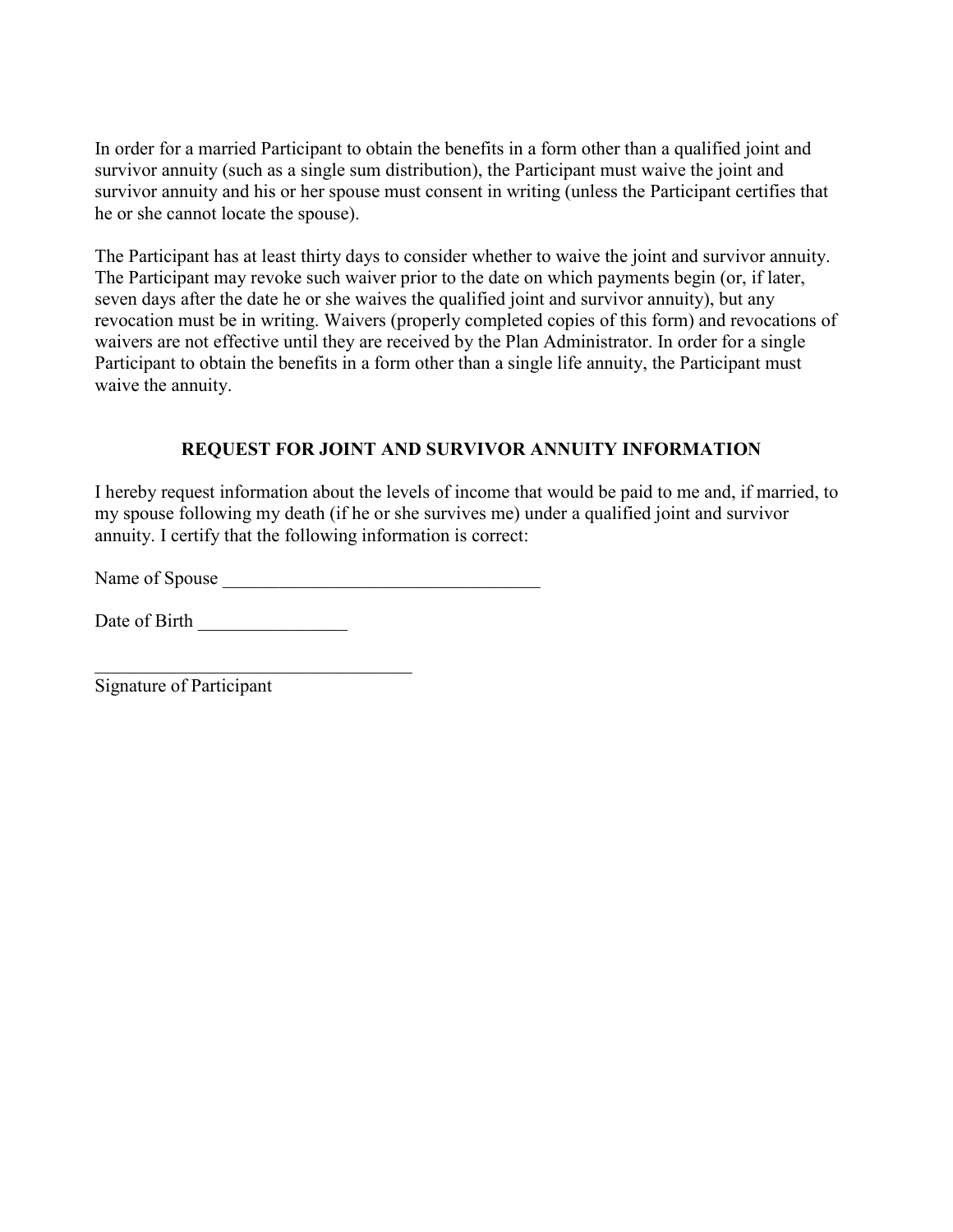## **ELECTION TO WAIVE JOINT AND SURVIVOR ANNUITY**

As a Participant in the plan identified above, I hereby acknowledge that I have been informed by the Plan Administrator that if I am married at the time my benefits commence they must be paid in the form of a joint and survivor annuity (or in the form of a single life annuity if I am not married) unless I waive that form of payment and my spouse consents in writing. I have been further informed by the Plan Administrator that I have at least thirty days to consider whether to waive the joint and survivor annuity. If I am married and I waive the qualified joint and survivor annuity with my spouse's consent, I understand that I may revoke my waiver prior to the date on which payments begin (or, if later, seven days after the date I waive the qualified joint and survivor annuity).

## **IF YOU ARE MARRIED:** (Please check ONE below)

A. I am married and I hereby elect to waive the payment of my benefits in the form of a qualified joint and survivor annuity with my spouse, subject to my spouse's written consent (below).

B. I am married, but I hereby waive payment of my benefit in the form of a qualified joint and survivor annuity. The "SPOUSE'S CONSENT" section of this form (below) has not been completed because I do not know the whereabouts of my spouse. I agree to notify the Plan Administrator if I learn the location of my spouse before my benefit commences.

C. I am married, but my spouse and I do not wish to waive the qualified joint and survivor annuity form of benefit. However, I understand that we may do so prior to the date on which payments begin or an annuity contract is purchased.

| Dated at<br>City, State                                         | , this             | day of                       | , 2021. |
|-----------------------------------------------------------------|--------------------|------------------------------|---------|
| Witnessed by:                                                   |                    |                              |         |
| Notary Public, State of<br>My Commission (is permanent/expires) | <b>OR</b>          |                              |         |
|                                                                 | Plan Administrator | Authorized Representative of |         |

# **IF YOU ARE NOT MARRIED - CHECK BELOW**

D. I am not married, but I will notify the Plan Administrator if I do marry before receiving benefits under the Plan. I hereby elect to waive the payment of my benefits in the form of a single life annuity.